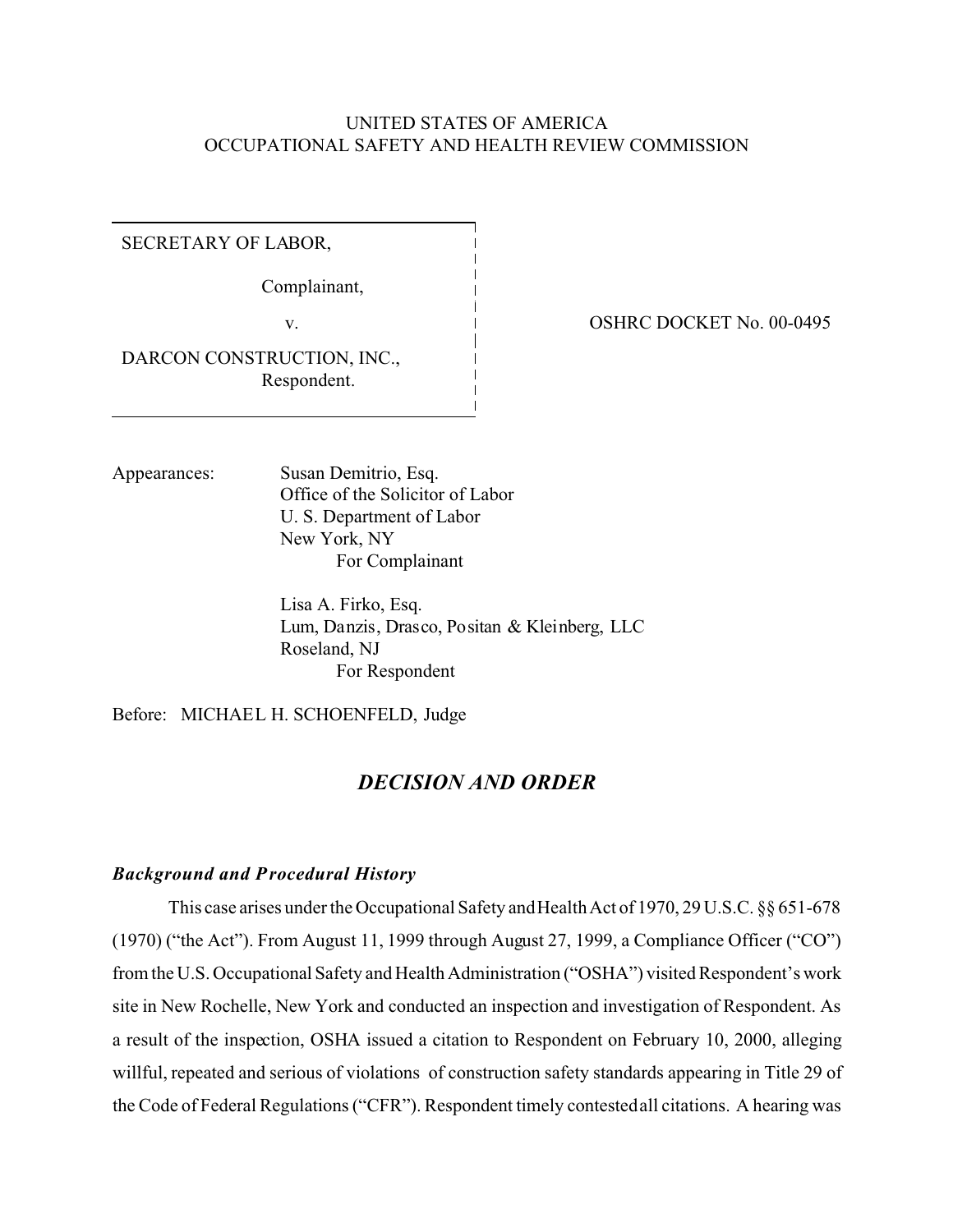held in New York, New York on May 28-29, 2001. No affected employees sought party status.

### *Jurisdiction*

Complainant alleges and Respondent does not deny that it is an employer engaged in stucco construction work. Respondent does not deny that it uses tools, equipment and supplies which have moved in interstate commerce and conducts a business affecting interstate commerce.

Based on the above finding, I conclude that Respondent is an employer within the meaning of section 3(5) of the Act. Accordingly, the Occupational Safety and Health Review Commission ("the Commission") has jurisdiction over the parties and the subject matter

### *Discussion*

After the hearing, the parties announced that a settlement had been reached. See, Rule 100(a), 29 CFR § 2200/100(a).

The terms of the settlement have been reduced to writing and it has been submitted. The terms of the settlement meet the requirements of Commission Rule 100(b), 29 C.F.R. § 2200.100(b). Accordingly, the settlement is approved under *5 U.S.C. § 554*(c)(1) and Commission Rule 100. The terms of the stipulated settlement are incorporated, in their entirety, by reference in this order.

SO ORDERED.

 $\sqrt{s}$ 

Michael H. Schoenfeld Judge, OSHRC

Dated: 7-23-01 Washington, D.C.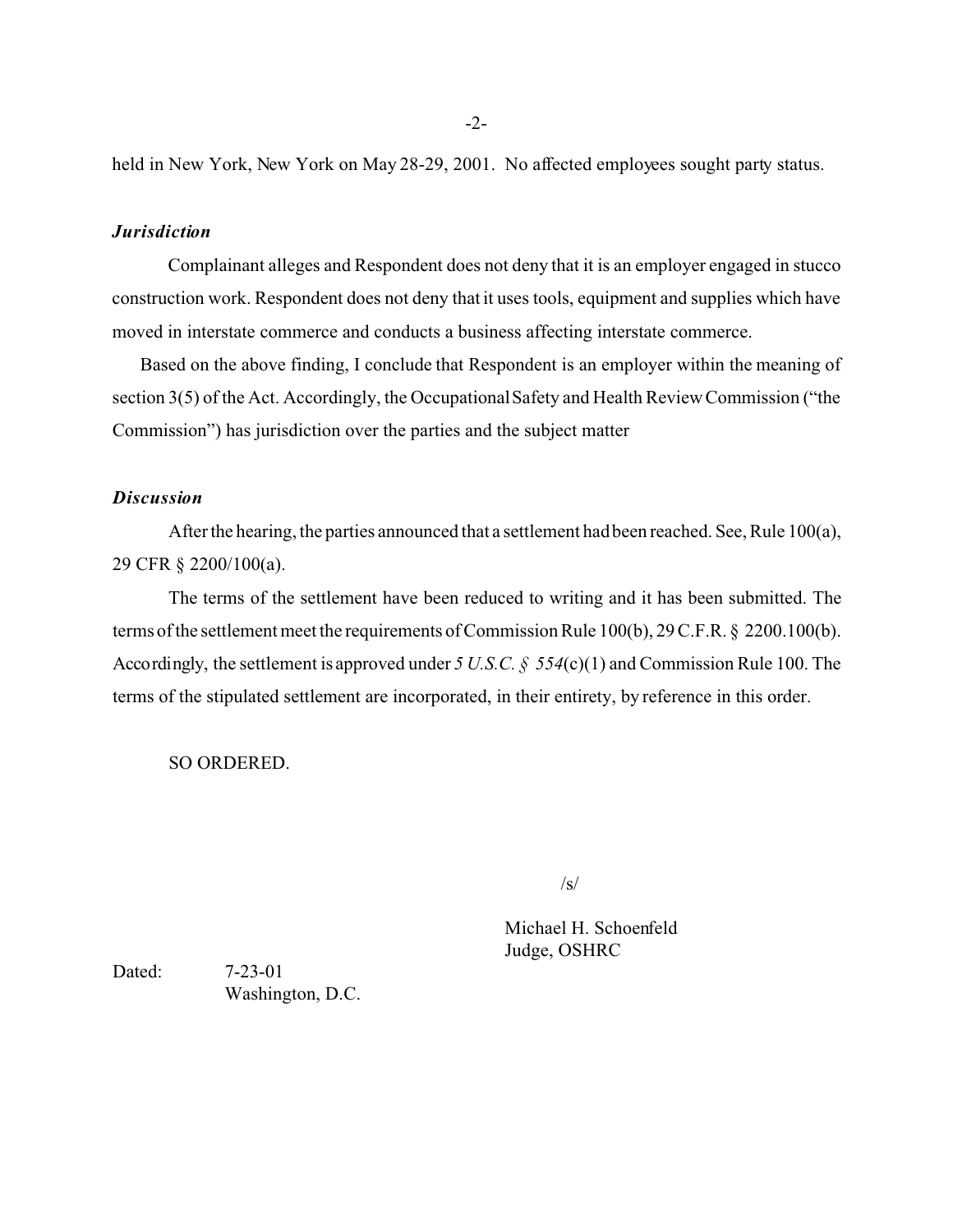SOL:SLD 61373

### UNITED STATES OF AMERICA

### OCCUPATIONAL SAFETY & HEALTH REVIEW COMMISSION

ELAINE L. CHAO, Secretary of Labor, United States Department of Labor, Complainant,

v.

----------------------------------------------

OSHRC Docket No. 00-0495

DARCON CONSTRUCTION INC., Respondent.

### ----------------------------------------------

### **STIPULATED SETTLEMENT**

HOWARD M. RADZELY Acting Solicitor of Labor

PATRICIA M. RODENHAUSEN Regional Solicitor

SUZANNE DEMITRIO Attorney

U.S. Department of Labor Attorneys for ELAINE L. CHAO, Secretary of Labor, Complainant

POST OFFICE ADDRESS

Patricia M. Rodenhausen Regional Solicitor U.S. Department of Labor 201 Varick Street, Room 983 New York, New York 10014 Tel.: (212) 337-2584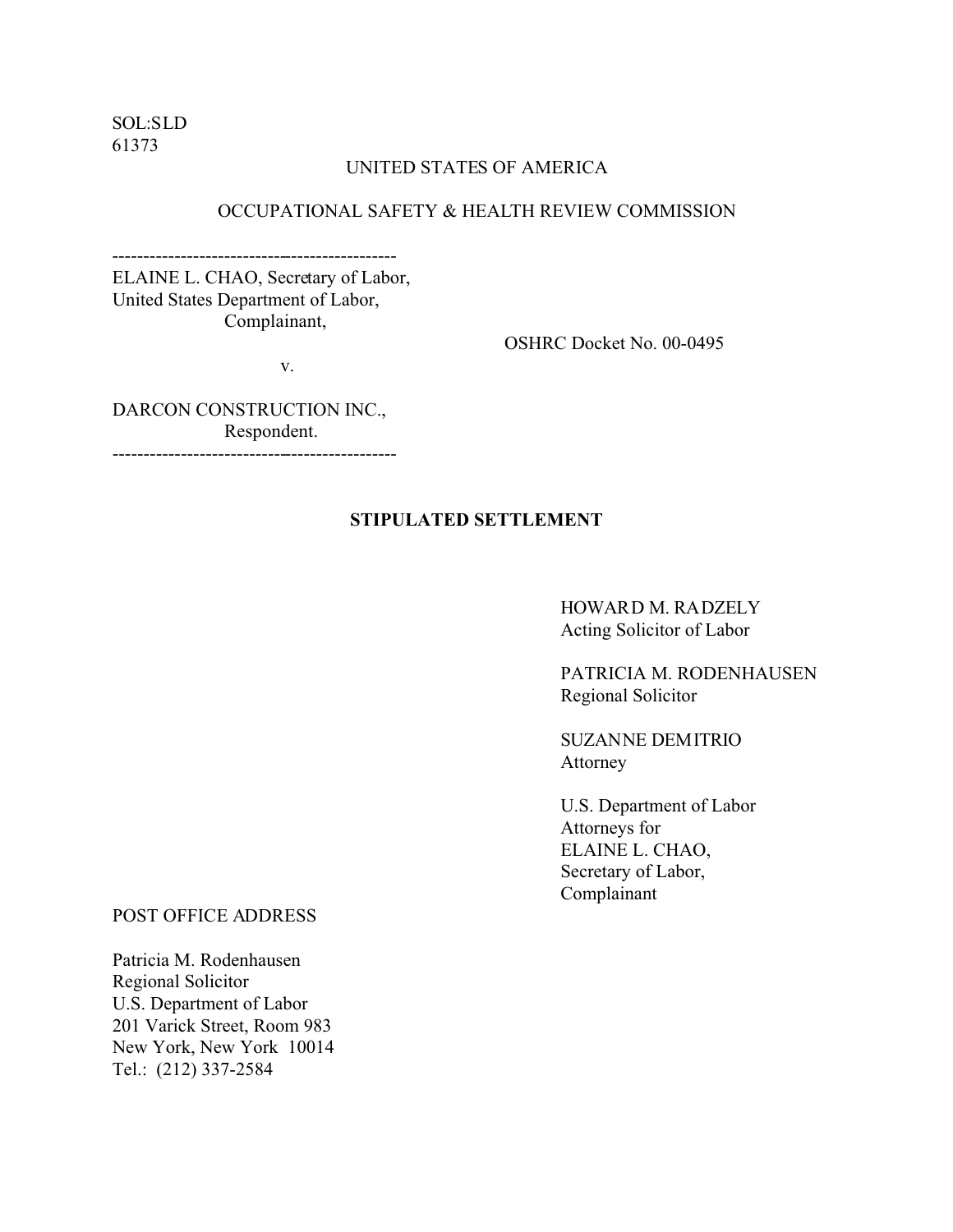## UNITED STATES OF AMERICA OCCUPATIONAL SAFETY & HEALTH REVIEW COMMISSION

---------------------------------------------- ELAINE L. CHAO, Secretary of Labor, United States Department of Labor,

v.

Complainant, Complainant, Complainant, Complainant, Complainant, Complainant, Complainant, Complaint, Complaint, Complaint, Complaint, Complaint, Complaint, Complaint, Complaint, Complaint, Complaint, Complaint, Complaint,

---------------------------------------------- DARCON CONSTRUCTION INC., Respondent.

### **STIPULATED SETTLEMENT**

Based upon the following recital, the complainant and the Respondent herein agree to the following as a conclusion of this matter:

1) The Secretary hereby amends her Complaint, Citation 2, Item 1 and Citation 2, Item

2 to reclassify these violations as serious violations of the Occupational Safety and Health Act.

2) The Secretary herebyamends the proposed penaltyand theComplaint to reflect a total

proposed penalty of \$30,000, apportioned as follows:

|                |                | ORIGINAL        | <b>AMENDED</b>  |
|----------------|----------------|-----------------|-----------------|
|                |                | <b>PROPOSED</b> | <b>PROPOSED</b> |
| CITATION NO.   | <b>ITEM</b>    | <b>PENALTY</b>  | <b>PENALTY</b>  |
| 1              | 1              | \$2,100         | \$2,100         |
|                | $\overline{2}$ | \$3,000         | \$3,000         |
|                | 3              | \$3,000         | \$3,000         |
| $\overline{2}$ | 1              | \$56,000        | \$6,300         |
| $\overline{2}$ | $\overline{2}$ | \$32,000        | \$3,600         |
| 3              |                | \$6,000         | \$6,000         |
| 3              | $2a-2c$        | \$6,000         | \$6,000         |
| 4              | $1a-1c$        | \$0             | \$0             |
| <b>Total:</b>  |                | \$108,100       | \$30,000        |
|                |                |                 |                 |

3) Based upon the above, the respondent herein withdraws its notice of contest and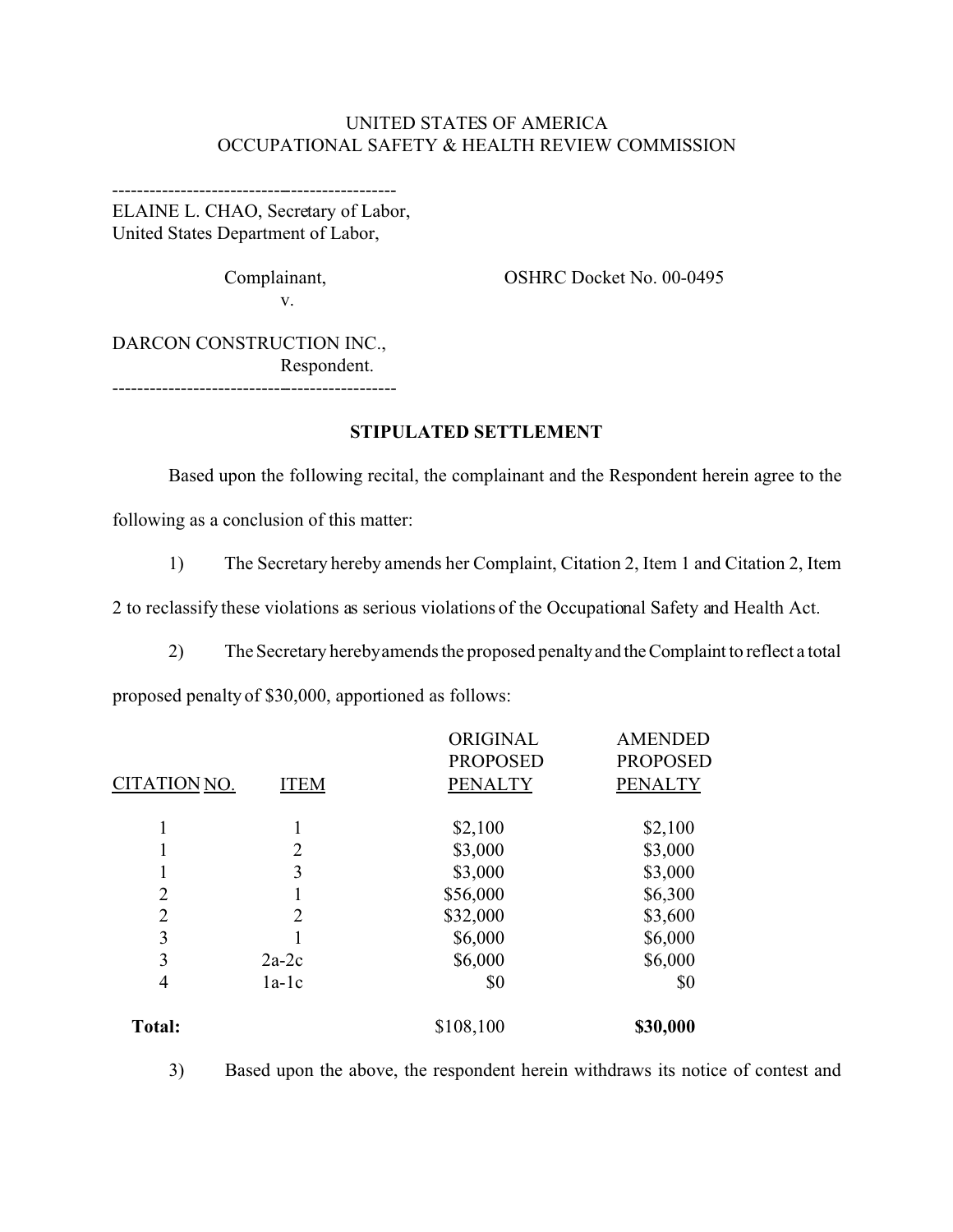answer as to the citations, complaint, and proposed penalty as modified.

4) Respondent affirmatively states that:

a) All conditions alleged in the citations as amended have been abated.

b) It will continue to comply with the Occupational Safety and Health Act.

5) Respondent certifies that on July 9, 2001, this stipulation will be posted where

affected employees may see it.

6) Respondent will pay the amended proposed penalty totaling \$30,000 by forwarding checks made payable to Occupational Safety and Health-Labor to the OSHA Tarrytown Area Office located at 660 White Plains Road, 4th Floor, Tarrytown, New York, 10591-5107, on the following dates:

If any such payment is not made within ten (10) days of the date on which it is due, the entire unpaid balance of the \$30,000 penalty shall be payable immediately.

7) Each party hereby agrees to bear its own fees and other expenses incurred by such

party in connection with any stage of this proceeding.

8) This proposed settlement is not to be taken as an admission for the purpose of any

proceeding other than one arising under the Occupational Safety and Health Act.